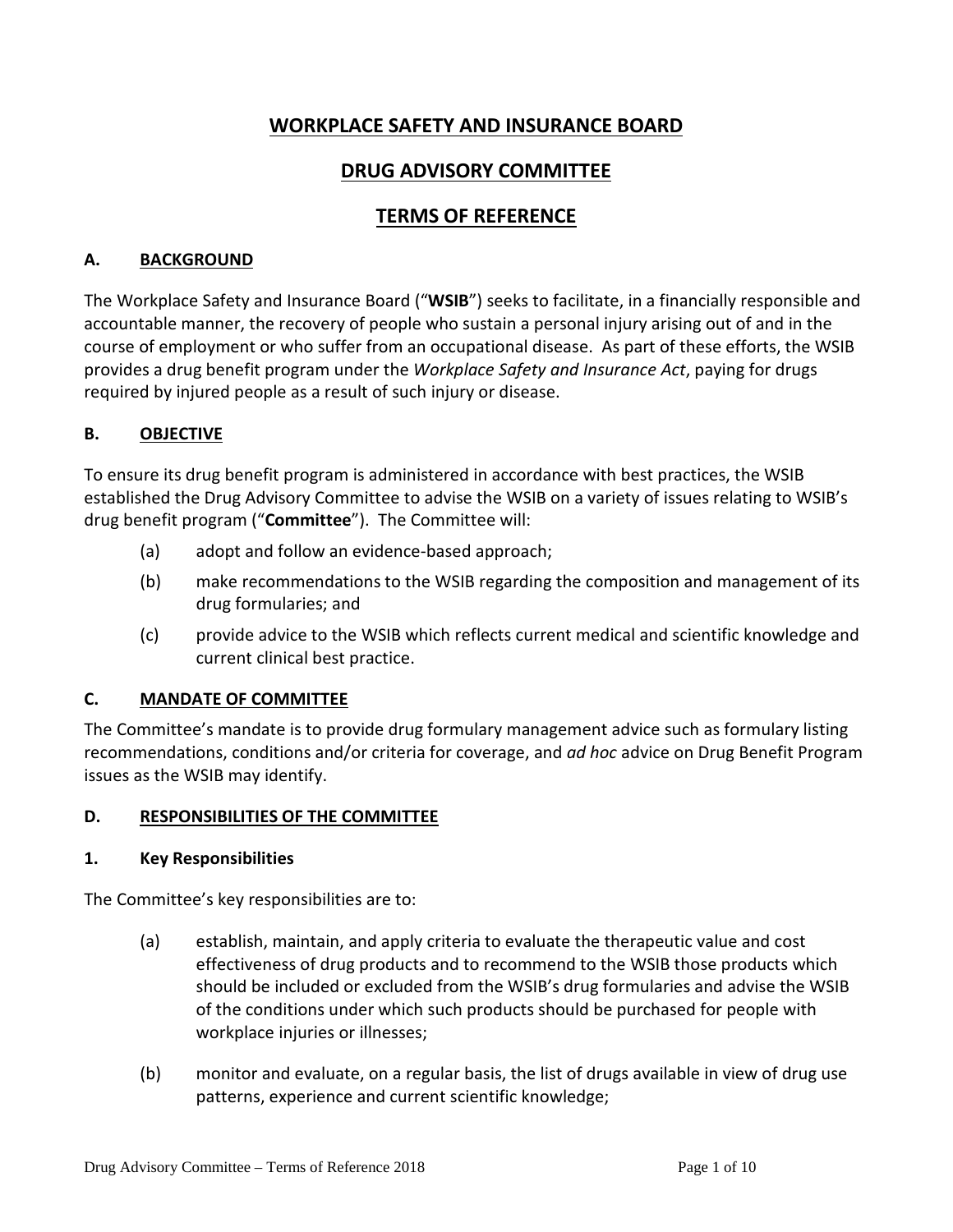- (c) advise the WSIB as to the best structure for the WSIB's drug formularies, such as formulary configuration;
- (d) advise the WSIB as to the best manner to address use of new drugs which become available;
- (e) advise the WSIB as to appropriate conditions to attach to drugs included in the WSIB's formularies, such as approving various drug therapies sequentially or requiring more frequent medical reports regarding people's responses to particular drug therapies;
- (f) contribute to and support WSIB initiatives related to public and professional education about its drug benefit program and related issues as requested; and
- (g) provide advice on relevant drug therapy, drug policy, and questions and issues as requested by the WSIB.

### **2. Committee Recommendations on Formulary Listings**

In respect of each drug reviewed or considered by the Committee, the Committee will make a recommendation to the WSIB to the effect that:

- (a) the drug be listed on the formularies, with specification of which formularies;
- (b) the drug be listed with criteria/conditions on WSIB formularies;
- (c) the drug not be listed on WSIB formularies; or
- (d) a recommendation pertaining to the drug be deferred, pending consideration of further information specified by the Committee, which information will be provided by WSIB.

Each recommendation will be a separate document, in a format which will be agreed upon by the WSIB and the Committee. Each recommendation will include the Committee's reasons in support of such recommendation regarding the particular drug.

### **E. COMPOSITION OF COMMITTEE**

### **1. Membership**

The Committee will consist of a minimum of five and a maximum of eight voting members, including the Chair and Vice-Chair. One of those voting members ("**Public Member**") will be a representative of the general public. Additionally, there will be one WSIB staff member ("**WSIB DAC Member**"), who will be a non-voting member. Each of the voting members and the WSIB DAC Member is a "**Member**".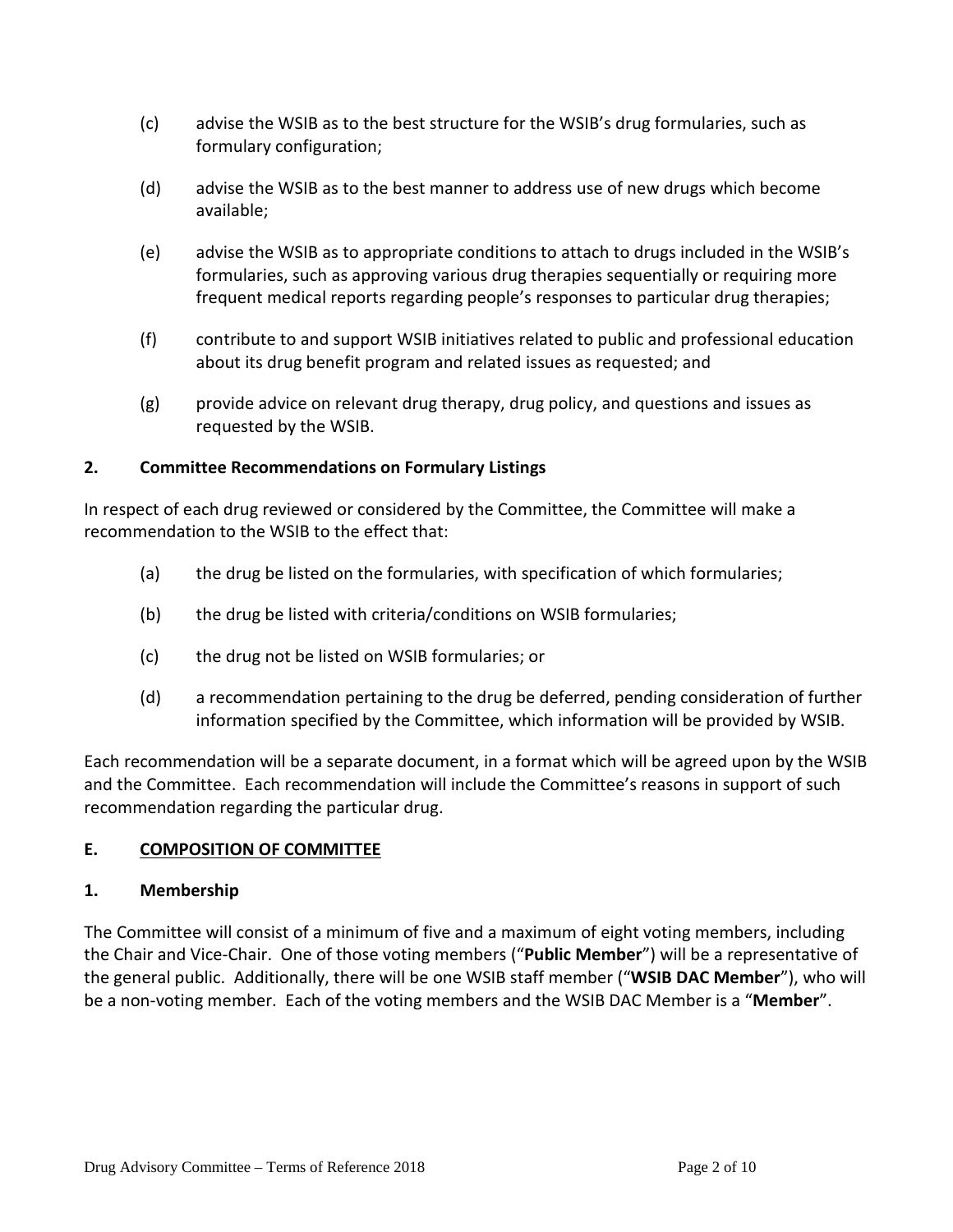### **2. Length of Appointment**

All Members will be appointed by the WSIB and will serve at the WSIB's discretion. The WSIB will appoint the combination of Members which, in its opinion, provides the blend of qualifications and experiences most likely to optimize the quality of advice provided by the Committee.

The WSIB intends the tenure of the Members to vary, e.g., to ensure the appropriate available expertise and continuity from year-to-year. In general, a Member's tenure is expected to be two to three years; the WSIB DAC Member will serve for an indefinite period. A Member's tenure in the role of Chair or Vice Chair is expected to be two or more years.

As appointments may be renewed, extended, or terminated by the WSIB in its discretion, the actual tenure for any Member may be more or less than described above. Either the WSIB or a Member may terminate the appointment in accordance with Section 8.

### **3. Qualifications**

Members (excluding WSIB DAC Member and Public Member) must (i) possess a professional degree from a recognized institution in at least one of the following disciplines: Medicine, Pharmacy, Pharmacology, or Economics, or possess some other appropriate professional designation; (ii) be in active practice and/or research in such settings and with such experience as may be desired by the WSIB (e.g., community, hospital or academic settings with critical appraisal expertise); (iii) have drugrelated experience desired by the WSIB (e.g., experience in drug therapy, drug evaluation, drug safety, formulary management/drug utilization); and (iv) have specialization or advanced standing in one or more of the following areas:

- internal medicine
- physiatry
- pain management
- occupational disease
- family medicine
- hospital or community pharmacy
- clinical pharmacology
- clinical epidemiology
- health policy
- pharmacoeconomics

Regulated health professionals must be licensed in good standing in Ontario.

Where desired by the WSIB, Members may be sought with other suitable qualifications.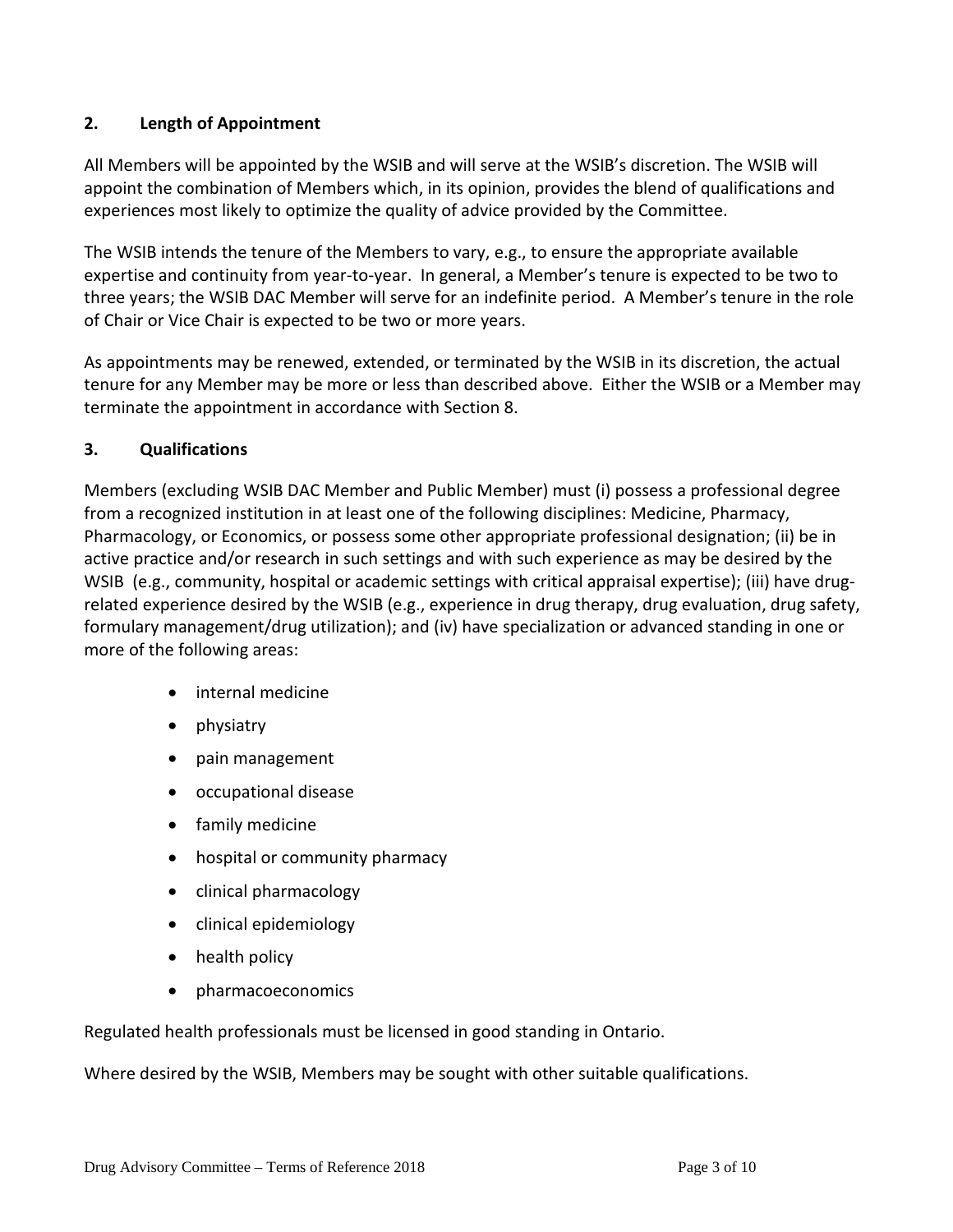The Public Member must have suitable knowledge of the health care and compensation systems and is expected to be a broad-minded, capable, and respected individual.

All Members will be required to review and synthesize considerable volumes of information, and be able to successfully discuss important and controversial issues. Success will require effective communication skills (particularly strong listening skills), constructive teamwork, and the appreciation of diverse viewpoints and opinions of other Members and subject matter experts.

## **4. WSIB Background Checks**

The WSIB conducts background checks in respect of many matters. If the WSIB is concerned about a Member, the Member will cooperate with WSIB regarding background checks and continuation of the Member's appointment may be conditional or limited.

### **5. Conflict of Interest**

Each Member will read and become familiar with the WSIB's Code of Business Ethics & Behaviour as issued from time-to-time (the "**Code**") and will behave in accordance with it, ensuring that their behaviour does not place the WSIB or its personnel in breach of their obligations under the Code.

A Member may (whether in the past five years, currently, or in the future):

- (i) perform research funded by a pharmaceutical company or related organization on one or more patented drug products;
- (ii) provide advice to or perform consulting work for a pharmaceutical company or related organization in connection with one or more patented drug products; or
- (iii) receive compensation for travel, education, presentation, publication, academic appointment or other purpose funded by a pharmaceutical company or related organization.

Such activities do not constitute a conflict of interest sufficient to prohibit a Member from fulfilling his or her role and responsibilities as a Member, provided that where a Member has performed any of the activities described in paragraphs (i), (ii) and (iii) above in respect of a particular drug to be considered by the Committee, the Member will immediately disclose such activities to the Chair (who will inform the Committee and the WSIB's COO) but in any case no later than at the commencement of its meeting, and the Member will not participate in discussions relating to such drug (and, for greater certainty, will not influence other Members or vote on any recommendations pertaining to such drug). Where required by the Chair, the Member will not remain in the room during such discussions or vote.

It will be a conflict of interest for a Member to:

- (a) own a controlling interest in a pharmaceutical company;
- (b) be an officer, director, or employee of a pharmaceutical company; or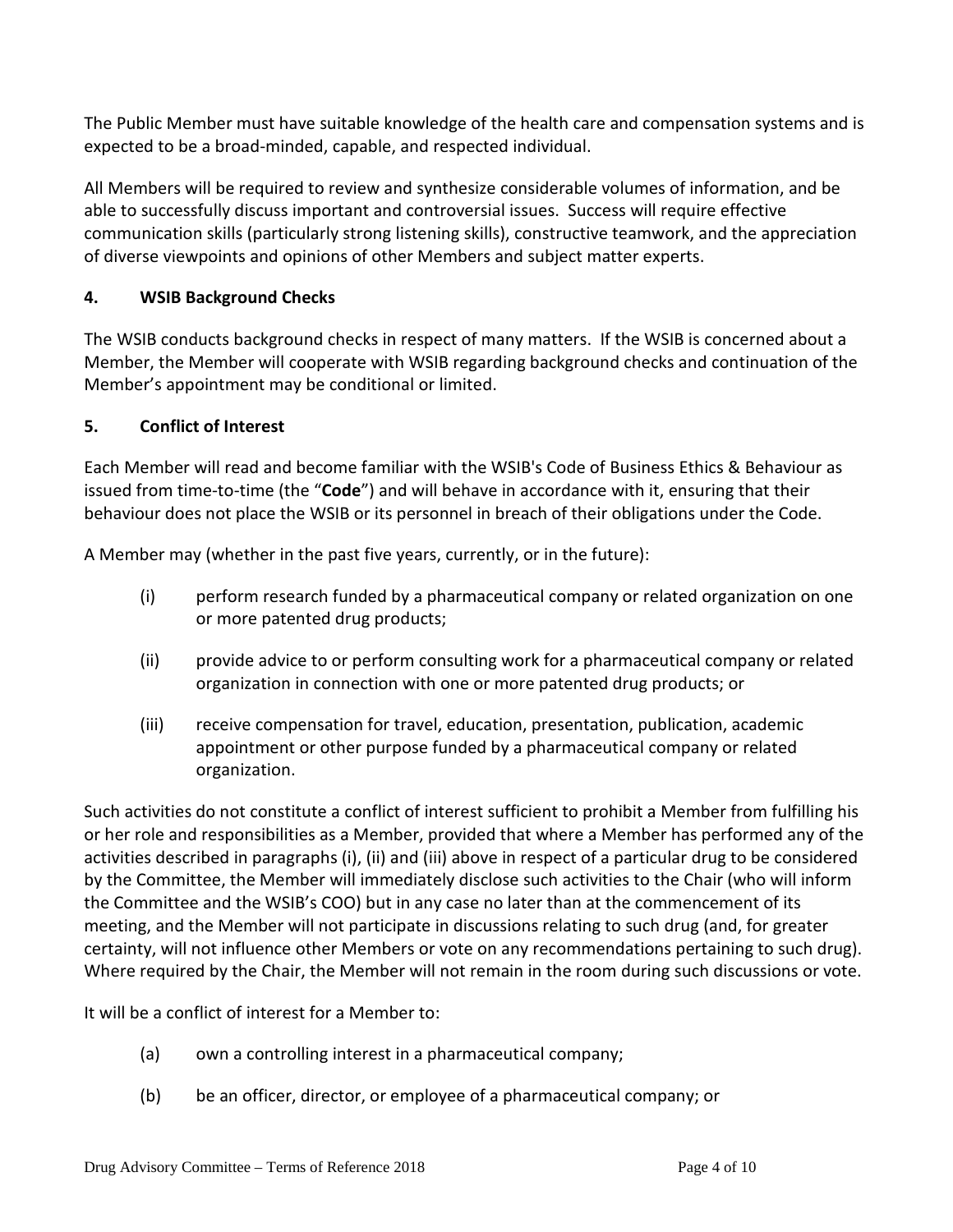(c) have been an officer, director, or employee of, or held securities in, a pharmaceutical company (or received securities as a result of such relationship) beginning two years before the Member's actual or potential appointment, or anytime thereafter). For clarity, securities holdings which are part of RRSPs/RESPs that are not self-administered or self-directed and investments in open-ended mutual funds shall not be considered to create a potential conflict of interest;

and the Member will immediately disclose in writing such information to the WSIB.

#### **6. Role and Responsibilities of Chair**

In addition to fulfilling the same role and responsibilities as each other Member, the Chair will fulfil the following responsibilities:

- (a) if requested by the WSIB, then together with the Vice-Chair, recommend to the WSIB candidates for appointment as Members to the Committee;
- (b) in consultation with the WSIB, schedule dates and times of Committee meetings;
- (c) in consultation with the WSIB, prepare the agenda for each Committee meeting;
- (d) at the commencement of each meeting, ask Members if they have any conflicts of interest to disclose and upon a conflict being declared, ensure that the Member with the conflict of interest does not participate in and does not influence discussions or voting relating to the particular drug in respect of which the Member has the conflict of interest (and, for greater certainty, does not vote on any recommendations relating to such drug);
- (e) upon approval by the Committee of the draft meeting minutes provided by the WSIB, sign the minutes, and forward a copy to each Member and the WSIB;
- (f) upon the Committee making a recommendation, request the WSIB to prepare the recommendation in accordance with the format which has been agreed upon with the WSIB (ensuring that it includes the Committee's reasons in support of such recommendation regarding the particular drug), and affix his or her signature thereto;
- (g) consider any requests by a Member for approval for an upcoming extended absence (for three or more meetings), and consult with the WSIB DAC Member prior to exercising the Chair's discretion to approve (or disapprove) of such absence;
- (h) provide written reports to the WSIB whenever:
	- (i) a Member is absent for more than three meetings in a twelve-month period;
	- (ii) the Chair has approved a request by a Member for an extended absence, and the length and reasons therefore; or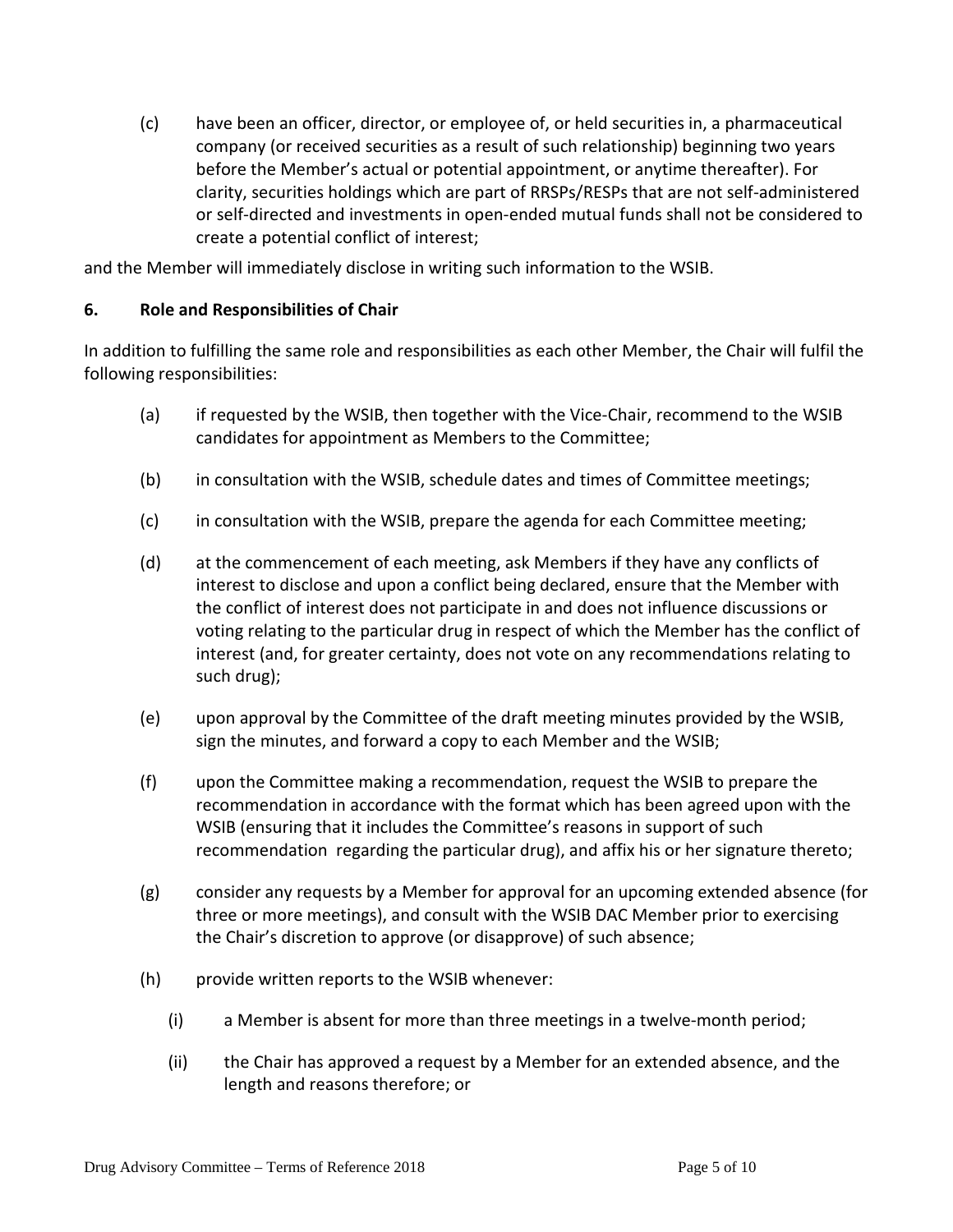- (iii) the Chair believes it is in the best interest of the Committee that a particular individual no longer be a Member, recommending to the WSIB that the Member's appointment be terminated;
- (i) provide written and verbal status reports to, and as requested by, the WSIB, of the activities of the Committee;
- (j) meet annually with the Chief Operating Officer of the WSIB (or designate) (and at such other times as the WSIB may request) to provide a status report on the work of the Committee, and respond to any questions of the Chief Operating Officer;
- (k) act as the key liaison between the WSIB and the Committee;
- (l) as requested by the WSIB speak to various groups (such as the WSIB's board of directors, groups of WSIB staff, and external stakeholder groups, such as the Ontario Medical Association) regarding the Committee and its work; and
- (m) review any requests by a Member for approval to publish any academic articles relating to the work of the Committee, advise the WSIB as to the Chair's views relating to such articles, and advise the Member of the WSIB's decision.

## **7. Role and Responsibilities of Vice Chair**

In addition to fulfilling the same role and responsibilities as each other Member, the Vice-Chair will fulfil the role and responsibilities of the Chair in the event of the Chair's absence or incapacity. If requested by the WSIB, then together with the Chair, the Vice Chair will recommend to the WSIB candidates for appointment as Members to the Committee.

### **8. Role and Responsibilities of Members**

The appointment of each Member is conditional upon the Member accepting the appointment and any terms and conditions to which it is subject, including these Terms of Reference. At a minimum, the Member:

- (a) will comply with the Terms of Reference of the Committee which is in effect from time to time;
- (b) will comply with the WSIB's Code of Business Ethics & Behaviour;
- (c) will avoid any conflict of interest, and will disclose any conflict of interest in accordance with these Terms of Reference;
- (d) will attend an orientation session conducted by the WSIB after the Member's appointment to the Committee;
- (e) acknowledges that: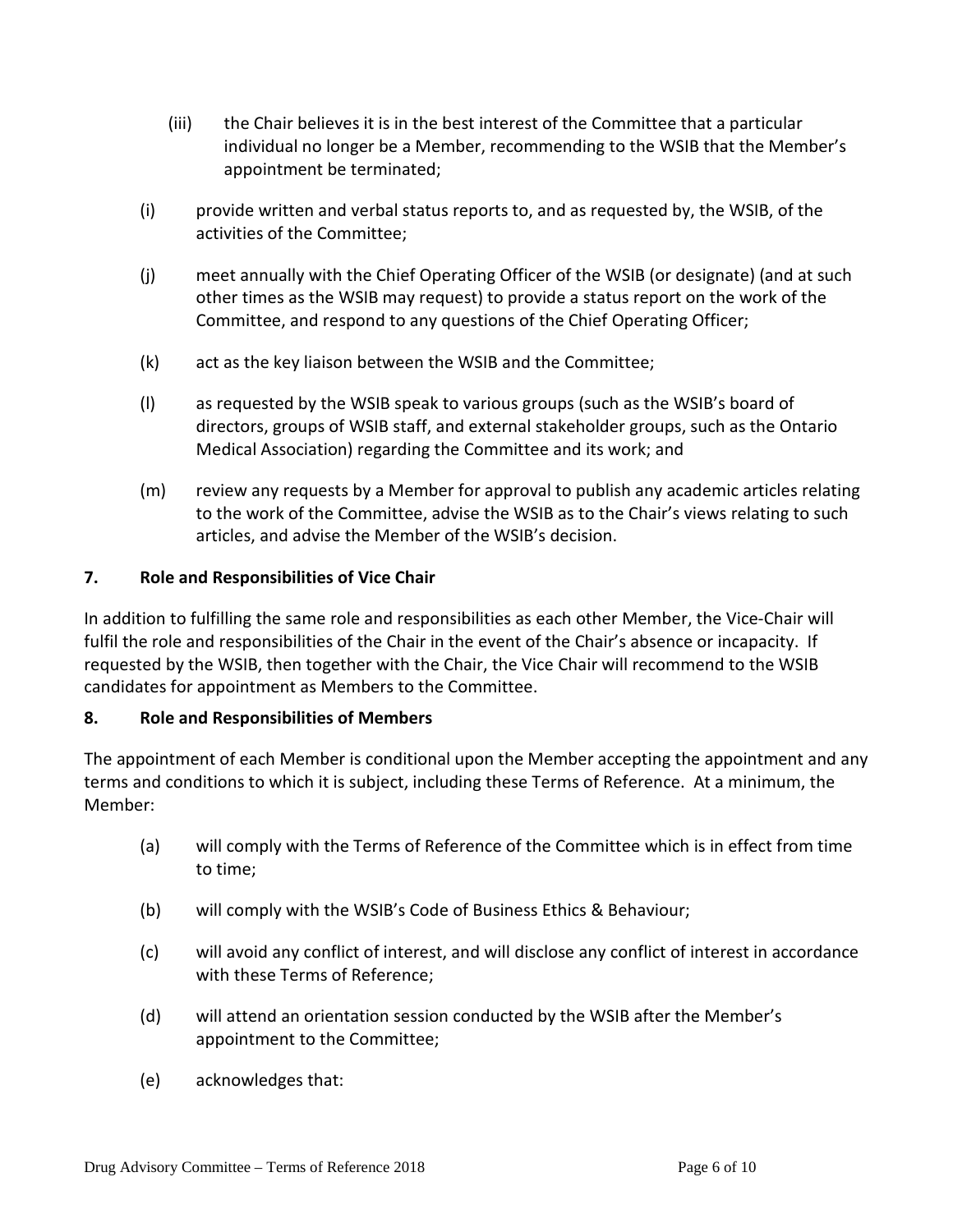- (i) the name and curriculum vitae of the Member;
- (ii) the minutes of the Committee meetings; and
- (iii) the recommendations of the Committee

may be made publicly available by the WSIB, including by the WSIB on its website;

- (f) subject to reasonable limitations, will be indemnified by the WSIB for any liability incurred by Member by reason of being or having been a Member of the Committee;
- (g) will be paid a *per diem* or other suitable compensation determined by the WSIB, and any reimbursement of the Member for expenses incurred will be done in accordance with the WSIB's policy for business travel;
- (h) will notify the Chair and the WSIB's Chief Operating Officer, either in writing or orally (with a confirmatory letter), of any circumstance preventing the Member's fulfilment of their role;
- (i) will refer to the WSIB's Vice President, Communications & Intergovernmental Affairs all requests for comment on or information about the work of the Committee;
- (j) will bring to the attention of the Chair any potential agenda items which he or she believes should be considered by the Committee, or any concerns which the Member has regarding a fellow Member;

Subject to the Member's confidentiality obligations, if the Member wishes to make presentations to third parties or submit for publication any articles (either, a "**Proposed Publication**") in connection with or related to the activities or recommendations of the Committee, the Member will provide a copy of such Proposed Publication to the Chair of the Committee (the "**Chair**") for review by, and to request approval from, the Chair and the WSIB. The WSIB will require the Chair of the Committee to review such Proposed Publication for methodological and scientific rigor, and to provide the WSIB with a copy of the Proposed Publication together with the Chair's views concerning it. Where the Chair advises the WSIB that the Chair is prepared to approve such Proposed Publication, the WSIB Representative will consider both the Proposed Publication, and the Chair's comments, and will advise the Chair and the Member as to whether or not the WSIB approves the Proposed Publication. The Member will not present to third parties, or submit for publication, or publish, any Proposed Publication without the prior written approval of the Chair of the Committee and the WSIB of such Proposed Publication. Approval by the Chair of the Committee and the WSIB of a Proposed Publication does not in any way relieve the Member of the Member's obligations to secure all rights (from the WSIB, other Committee members, or third parties) necessary to permit the Member to present or publish the Proposed Publication. It will be in the WSIB's sole discretion whether to approve the Proposed Publication, and without limiting the generality of the foregoing, the WSIB may elect not to approve the Proposed Publication where the WSIB has concerns about the methodological and/or scientific rigor of the Proposed Publication, or where, in the WSIB's opinion, presentation or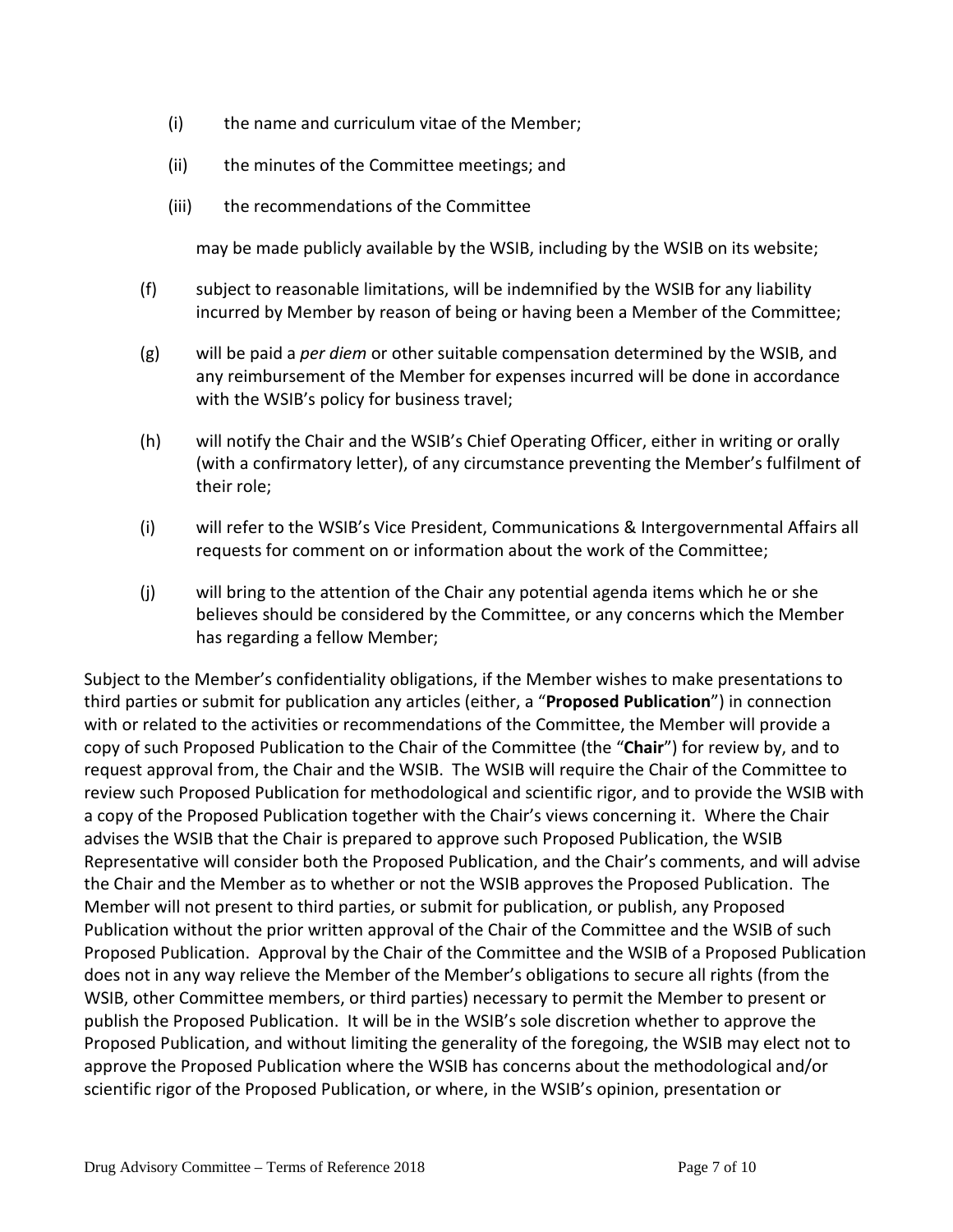publication of the Proposed Publication would tend to bring the WSIB or the Committee into public disrepute, contempt, scandal, or ridicule or would tend to shock, insult or offend the community, or any group or class thereof.

The Member may have access to information confidential to the WSIB which is clearly identified as confidential at the time of disclosure or which the Member should have reasonably understood to be confidential ("**WSIB Confidential Information**"). The Member will hold all WSIB Confidential Information and Personal Information (as defined in FIPPA, see below) in strict confidence, using not less than a reasonable standard of care, and will use such information only for the benefit of the WSIB. All such information must remain in Canada alone and must not be accessed from outside Canada. The WSIB is bound by the provisions of the Freedom of Information and Protection of Privacy Act, R.S.O. 1990, c. F.31, as amended ("**FIPPA**"). Upon request, the Member will follow the WSIB's instructions regarding WSIB Confidential Information and Personal Information, and will return all Personal Information and WSIB Confidential Information. The WSIB is subject to the Open Data Directive as amended (the "**ODD**"), and data (as defined under the ODD) relating to this Agreement may be released or published by the Government of Ontario.

The Member or the WSIB may terminate the Member's appointment at any time by providing written notice of the termination to the other party and to the Chair concurrently. The Member will provide at least four weeks' notice to permit the WSIB to appoint a replacement. Upon termination of this appointment, the Member will return all WSIB property in the Member's possession, including all confidential conformation.

### **9. Role and Responsibilities of WSIB DAC Member**

The WSIB DAC Member will have the same role and responsibilities as other Members, although the WSIB DAC Member will not enter into an agreement with the WSIB and will not vote on any matter before the Committee. All elements of the roles and responsibilities of a Member described above that are not inconsistent with being an employee of the WSIB will apply to the WSIB DAC Member.

# **10. Committee Meetings**

The Committee will meet at least four times each calendar year. Each meeting will be of one half-day duration. Additional meetings or day-long meetings may be held at the call of the Chair as needed.

A majority of the voting Members (including the Chair and Vice Chair) will constitute a quorum for the purposes of being able to make recommendations regarding formulary listings or management, or to conduct other business of the Committee.

Where the Committee determines that it has questions which require expertise not available within the Members or to the WSIB, the Chair will advise the WSIB and specify the particular expertise needed. To the extent reasonably possible, the WSIB will arrange and pay for a suitable expert to attend a subsequent Committee meeting.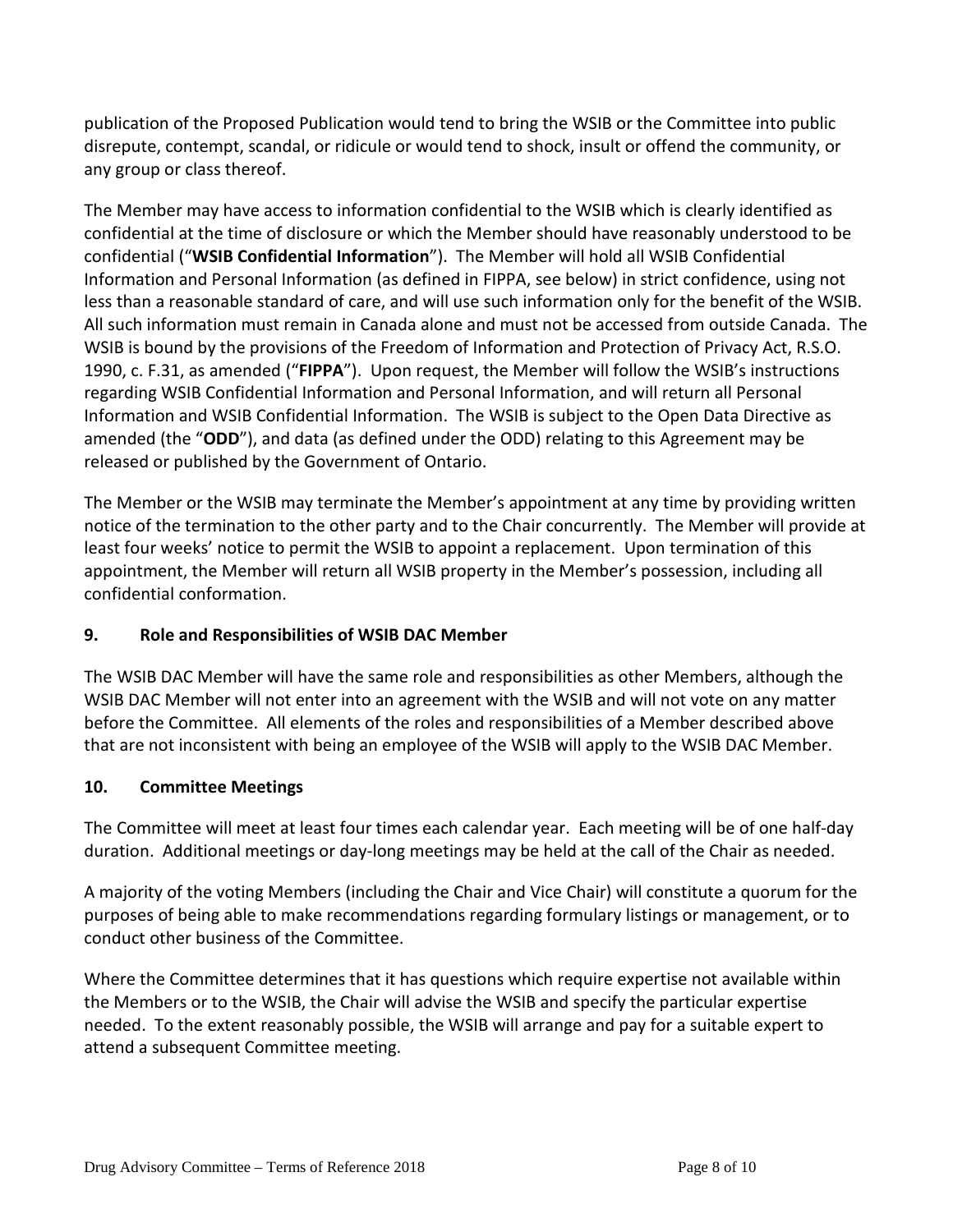Every Committee recommendation regarding formulary listings or management requires the affirmative vote of at least two-thirds of the voting Members participating in the discussion on the particular matter being considered. Every voting Member participating in the meeting must vote on the motion(s) for the adoption of each recommendation, except where they have declared a conflict of interest. For greater clarity, a voting Member who participates in the discussion on a particular matter may not abstain from voting on such matter. The votes of the Chair and Vice Chair will be counted.

Any Committee action other than a Committee recommendation regarding formulary listings or management requires the affirmative vote of a majority of the voting Members present, whether or not any Member abstains. The votes of the Chair and Vice Chair will be counted, and the Chair (or Vice Chair in the Chair's absence) will decide any tied vote.

## **F. WSIB'S ROLE AND RESPONSIBILITIES**

- 1. The WSIB will retain authority to make all decisions relating to the Drug Benefit Program, such as decisions relating to drug formularies, and the overall management of the Drug Benefit Program.
- 2. The WSIB will appoint all Members of the Committee. Appointments will normally follow a transparent selection process which will periodically seek the nomination of qualified individuals, but the WSIB may also appoint Members directly where desirable (e.g., to fill an unexpected vacancy). The WSIB may maintain a list of suitable candidates, including those who have previously expressed an interest in joining the Committee, or who have been suggested by the Committee or by third parties.
- 3. The WSIB will ensure appropriate WSIB representatives (such as its Medical Director and Pharmacy Professional Practice Lead, a physician, nurse, and/or pharmacist, etc.) attend all Committee meetings. These individuals will have appropriate medical and pharmaceutical expertise to ensure that specific knowledge of the injured and ill worker population, prescription drug use by this population and WSIB processes is available and considered during deliberations of the Committee. These WSIB representatives will not be Members of the Committee, and will not vote on any recommendations. They will, however, actively participate in discussions during meetings, and will obtain and present additional information and/or expert advice as requested by the Chair.
- 4. The WSIB will assign appropriate staff to perform all administrative and clerical support functions necessary to ensure the effective and efficient operation of the Committee, such as the performance of the following activities:
	- (a) preparing and submitting background materials for review by Members prior to meetings;
	- (b) preparing draft minutes of all Committee meetings, and forwarding them to the Committee for approval;